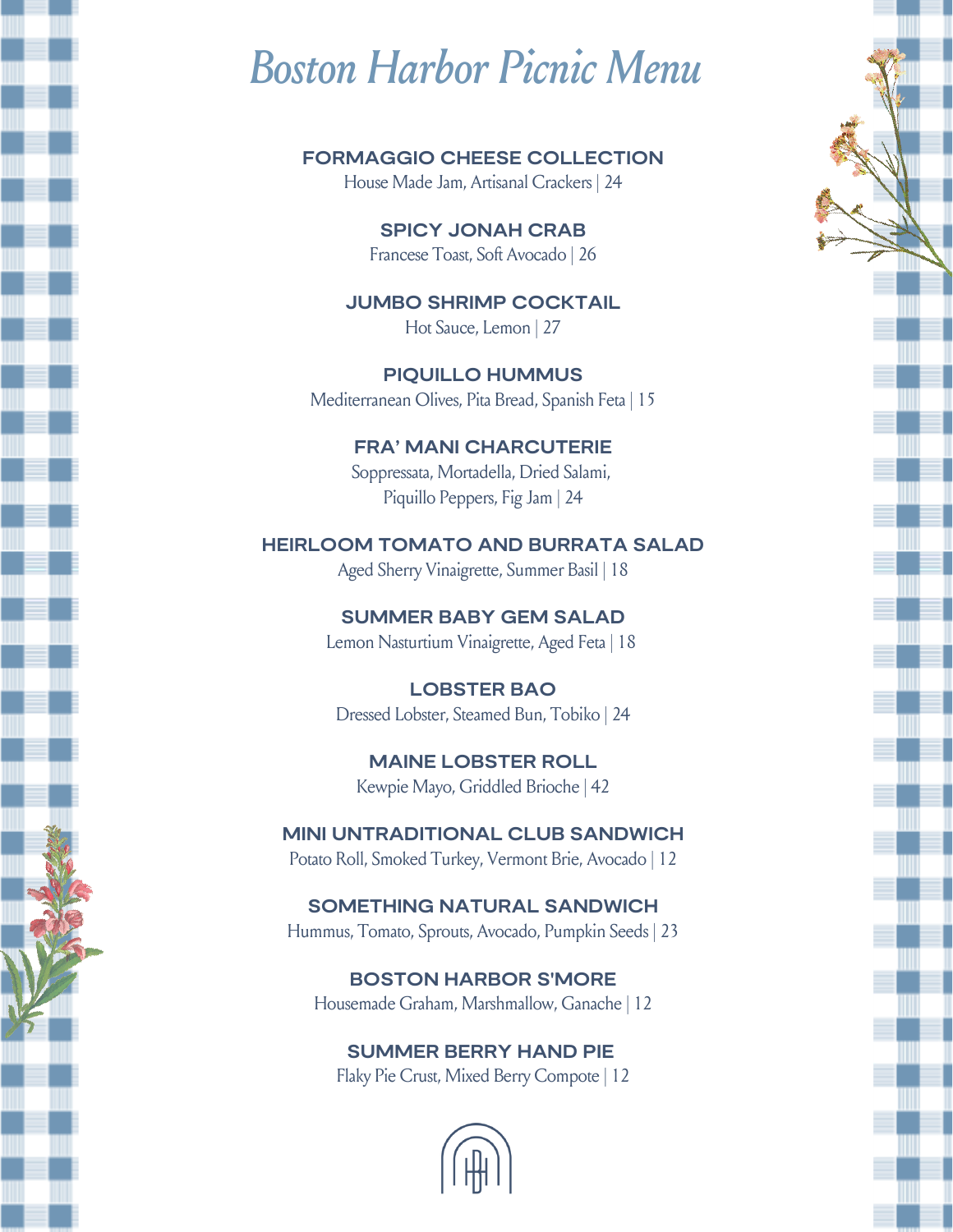## *Beverage List*

#### **CHAMPAGNE & SPARKLING WINE**

 Ca' Furlan Prosecco Veneto, Italy 60 Moet & Chandon Brut Label Imperial Champagne, France 120 Veuve Clicquot Ponsardin Yellow Label Brut Champagne, France 135 Deutz Rosé Brut Champagne, France (Half Bottle) 80

#### **WHITE WINE**

 Tenuta Sant'Anna Pinot Grigio, Venezia Veneto, Italy 58 Terlano Pinot Bianco, Alto Adige, Italy 70 Stoneburn Sauvignon Blanc, Marlborough, New Zealand 58 Las Huertas Chardonnay, Colchagua Valley, Chile 54 Joseph Drouhin Laforet-Bourgogne Blanc, Burgundy, France 55 Philippe Girard Sancerre, Loire, France 65 Christian Moreau Chablis, Burgundy, France 80 Lucia Chardonnay, Santa Lucia Highlands, California (Half Bottle) 59 EnRoute Chardonnay, Russian River Valley, Sonoma, California 125 Domaine Huet Vouvray Sec, Le Haut-Lieu, France (Half Bottle) 65

#### **RED WINE**

 Ballard Lane Pinot Noir, Central Coast, California 58 Las Huertas Cabernet Sauvignon, Colchagua Valley, Chile 54 Domaine Drouhin Pinot Noir, Willamette Valley, Oregon 110 Newton Skyside Red Label Blend, North Coast, California 69 Frog's Leap Zinfandel, Napa Valley, California 58 Bethel Heights Eola-Amity Hills Pinot Noir, Willamette Valley, Oregon (Half Bottle) 55 Red Diamond Merlot, Columbia Valley, Washington 58 Duckhorn Merlot, Napa Valley, California 135 Salentein Portillo Malbec, Mendoza, Argentina 55 Volpaia Chianti Classico Sangiovese Blend, Tuscany, Italy 69 Cune Crianza Tempranillo Blend, Rioja, Spain 58 Faust Cabernet Sauvignon, Napa Valley, California 105 Château Le Puy, Duc Des Nauves, Côtes de Bordeaux, France 60 Château Picque Caillou, Pessac-Léognan, France 95 Vignerons de Buxy Pinot Noir Bourgogne, Cote Chalonnaise, France 60 L'Ecole Cabernet Sauvignon, Columbia Valley, Washington (Half Bottle) 48